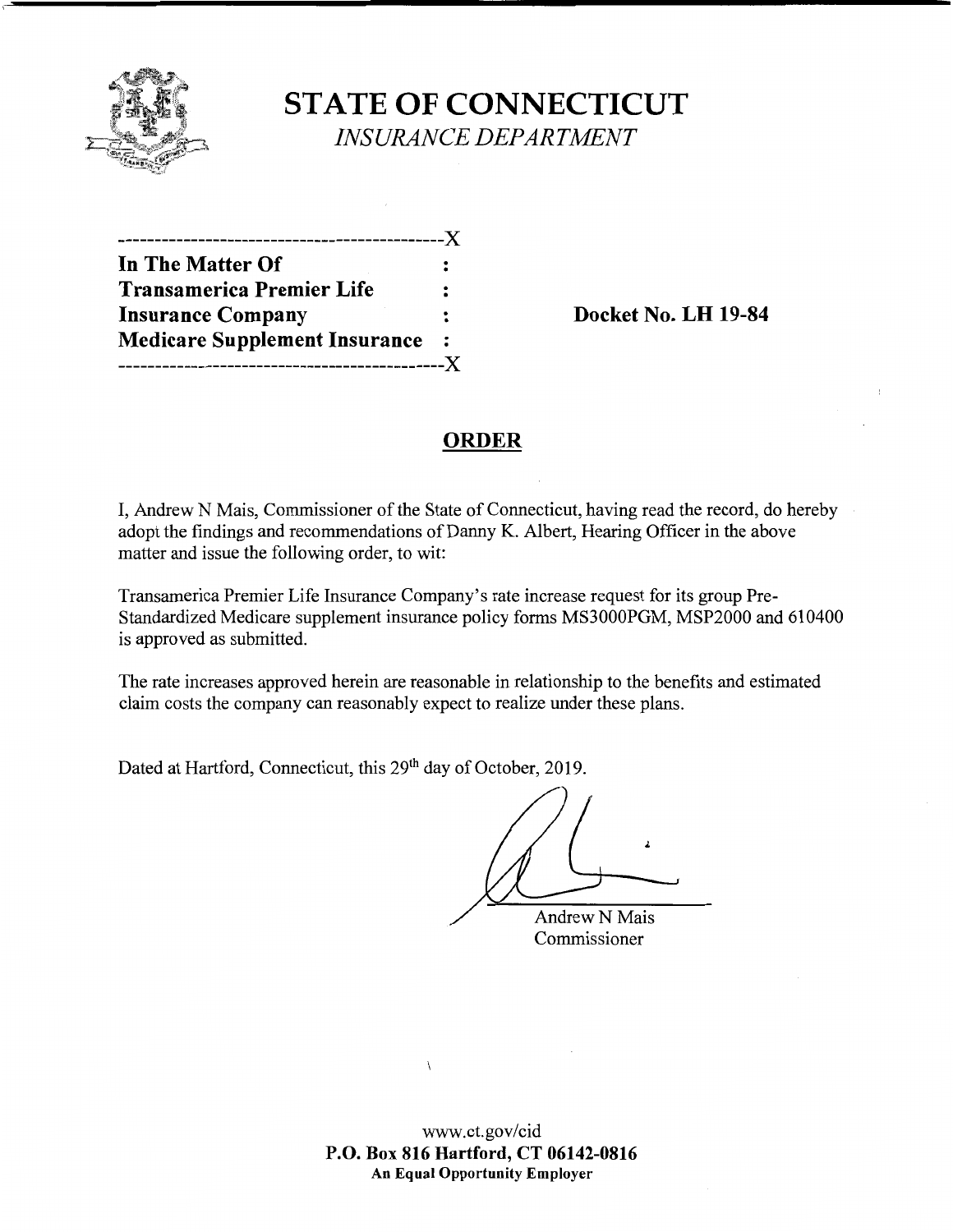

**ST ATE OF CONNECTICUT**  *INSURANCE DEPARTMENT* 

| -------------------                         |                |
|---------------------------------------------|----------------|
| In The Matter Of                            |                |
| Transamerica Premier Life Insurance Company | $\ddot{\cdot}$ |
| Medicare Supplement Insurance               |                |
|                                             |                |
|                                             |                |

**Transamerica Premier Life Insurance Company** : **Docket No. LH 19-84** 

## **PROPOSED FINAL DECISION**

# I. **INTRODUCTION**

The Insurance Commissioner of the State of Connecticut is empowered to review rates charged for individual and group Medicare supplement policies sold to any resident of this State who is eligible for Medicare. The source for this regulatory authority is contained in Chapter 700c and Section 38a-495a of the Connecticut General Statutes.

After due notice, a hearing was held at the Insurance Department in Hartford on Thursday, October 17, 2019, to consider whether or not the rate increase requested by Transamerica Premier Life Insurance Company on its group Pre-Standardized Medicare supplement insurance business should be approved.

No members from the general public attended the hearing.

No company representatives from Transamerica Premier Life Insurance Company attended the hearing.

The hearing was conducted in accordance with the requirements of Section 38a-474, Connecticut General Statutes, the Uniform Administrative Procedures Act, Chapter 54 of Section 38a-8-1 et seq. of the Regulations of Connecticut State Agencies.

A Medicare supplement policy is a private health insurance policy sold on an individual or group basis, which provides benefits that are additional to the benefits provided by Medicare. For many years Medicare supplement policies have been highly regulated under both state and federal law to protect the interests of persons eligible for Medicare who depend on these policies to provide additional coverage for the costs of health care.

> www.ct.gov/cid **P.O. Box 816 Hartford, CT 06142-0816 An Equal Opportunity Employer**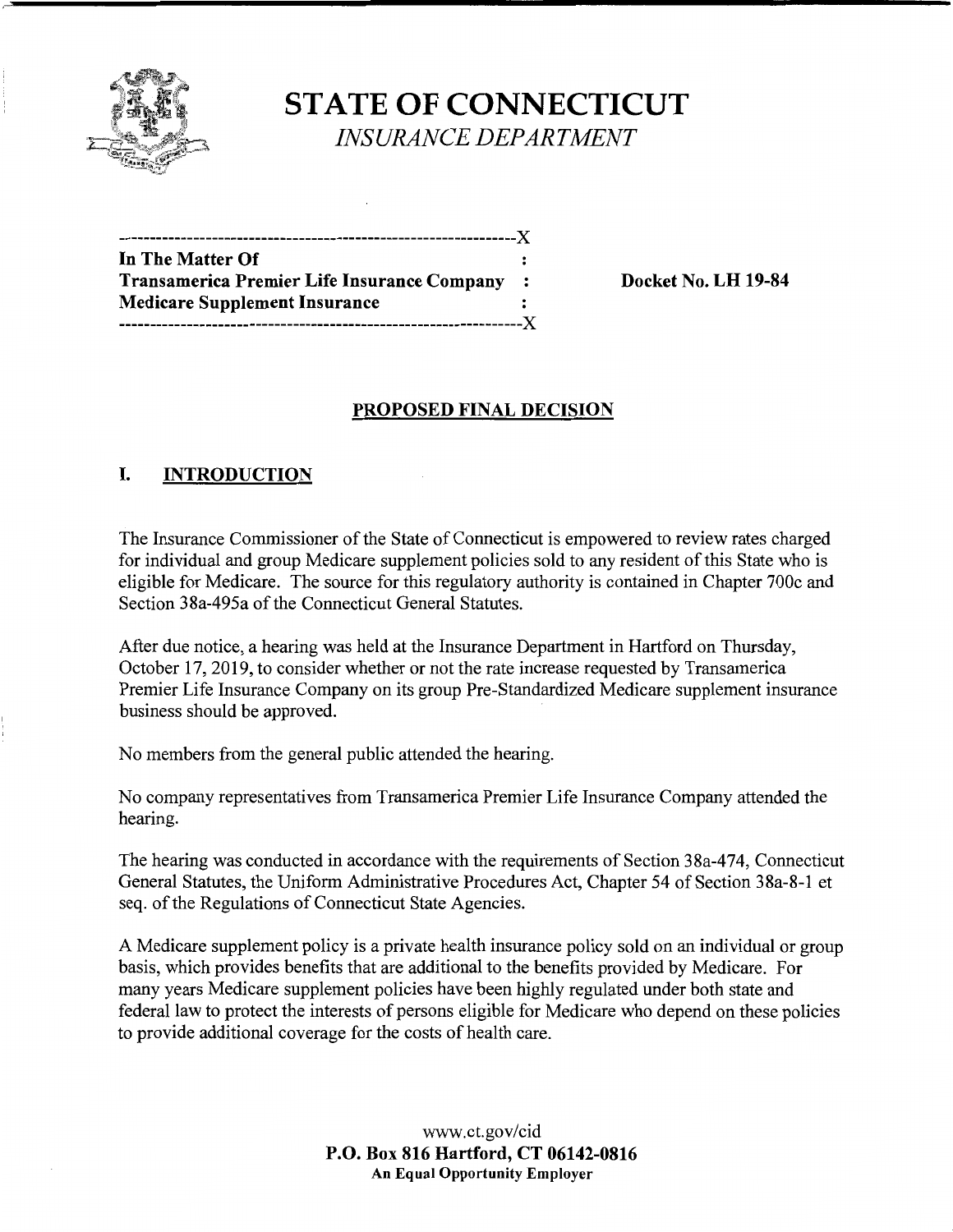Effective December 1, 2005, Connecticut amended its program of standardized Medicare supplement policies in accordance with Section 38a-495a of the Connecticut General Statutes, and Sections 38a-495a-1 through 38a-495a-21 of the Regulations of Connecticut Agencies. This program, which conforms to federal requirements, provides a "core" package of benefits known as Plan A. Insurers may also offer any one or more of eleven other plans (Plans B through N).

Effective January 1, 2006, in accordance with Section 38a-495c of the Connecticut General Statutes (as amended by Public Act 05-20) premiums for all Medicare supplement policies in the state must use community rating. Rates for Plans A through N must be computed without regard to age, gender, previous claims history or the medical condition of any person covered by a Medicare supplement policy or certificate.

The statute provides that coverage under Plans A through N may not be denied on the basis of age, gender, previous claims history or the medical condition of any covered person. Insurers may exclude benefits for losses incurred within six months from the effective date of coverage based on a pre-existing condition.

Effective October 1, 1998, carriers that offer Plan B or Plan C must make these plans as well as Plan A, available to all persons eligible for Medicare by reason of disability.

Insurers must also make the necessary arrangements to receive notice of all claims paid by Medicare for their insureds so that supplement benefits can be computed and paid without requiring insureds to file claim forms for such benefits. This process of direct notice and automatic claims payment is commonly referred to as "piggybacking" or "crossover".

Sections 38a-495 and 38a-522 of the Connecticut General Statutes, and Section 38a-495a-10 of the Regulations of Connecticut Agencies, state that individual and group Medicare supplement policies must have anticipated loss ratios of 65% and 75%, respectively. Under Sections 38a-495-7 and 38a-495a-l O of the Regulations of Connecticut Agencies, filings for rate increases must demonstrate that actual and expected losses in relation to premiums meet these standards, and anticipated loss ratios for the entire future period for which the requested premiums are calculated to provide coverage must be expected to equal or exceed the appropriate loss ratio standard.

Section 38a-473 of the Connecticut General Statutes provides that no insurer may incorporate in its rates for Medicare supplement policies factors for expenses that exceed 150% of the average expense ratio for that insurer's entire written premium for all lines of health insurance for the previous calendar year.

## **II. FINDING OF FACT**

After reviewing the exhibits entered into the record of this proceeding, and utilizing the experience, technical competence and specialized knowledge of the Insurance Department, the undersigned makes the following findings of fact:

1. Transamerica Premier Life Insurance Company has requested 3 .1 % rate increase, on its group pre-standardized Medicare supplement policy forms MS3000PGM, MSP2000 and 610400.